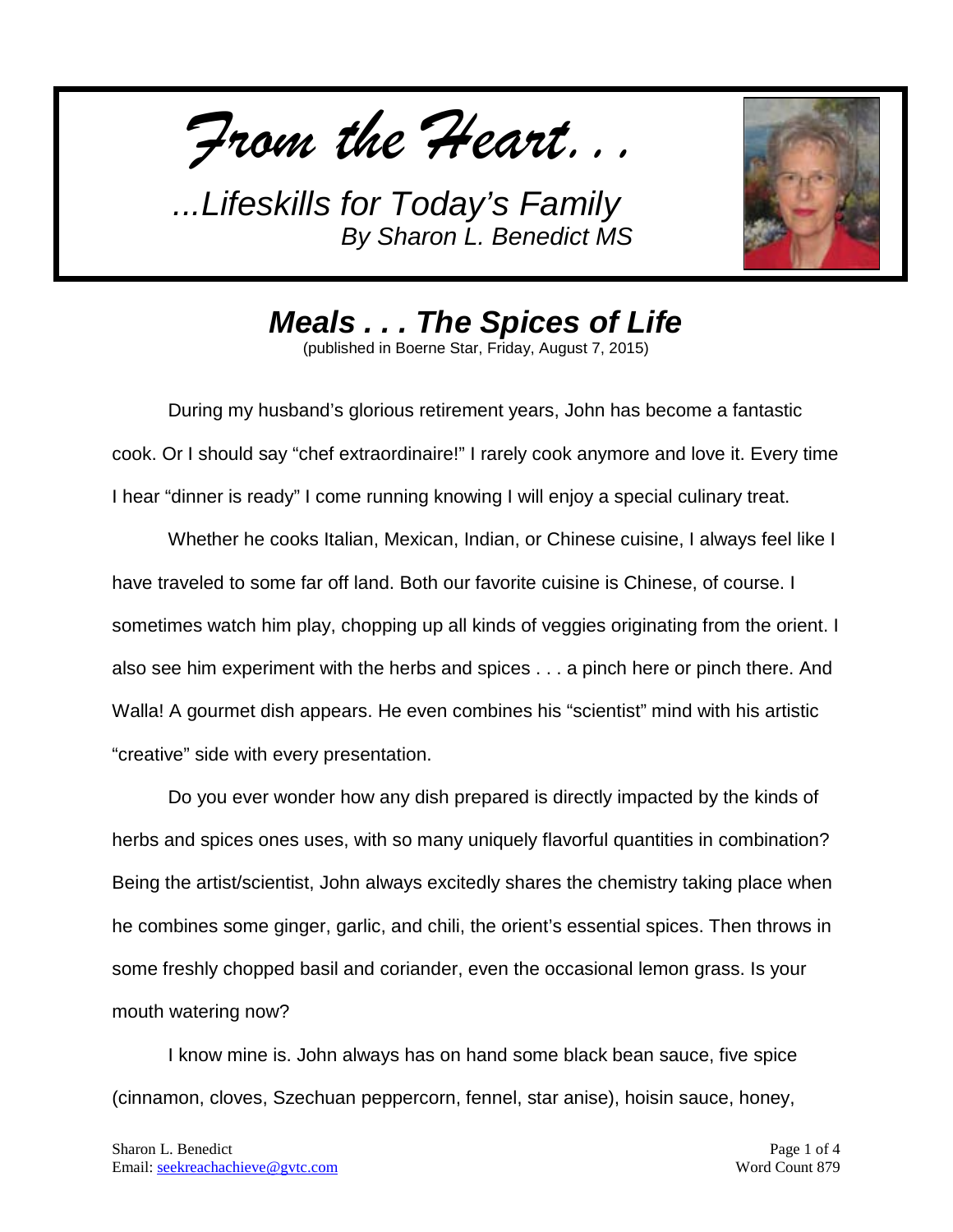oyster sauce, pepper, rice vinegar, rice wine, and soy sauce. He also uses balsamic vinegar and non-traditional additions that makes the dishes even more delicious. And, John always tastes as he cooks to insure the dish does what he wants it to do. This he learned after watching so many cooking shows and taking courses via many of the Great Courses DVD offerings. He is just finishing up one DVD, *The Everyday Gourmet: Essential Secrets of Spices in Cooking* by Chef Bill Briwa.

How's your herbs and spices know-how? According to the Food Lover's Companion book, herbs are "the fragrant leaves of any of various annual or perennial plants that grow in temperate zones and do not have woody stems. Herbs can be purchased in dried or fresh forms . . . They can be found at various times of year, depending on the herb."

Spices are pungent or aromatic seasonings obtained from the bark, buds, fruit, roots, seeds or stems of various plants and trees (whereas HERBS usually come from the leafy part of a plant). Spices were prized long before recorded history. Though they've always been used to flavor food and drink, throughout the eons spices have also been favored for a plethora of other uses including crowning emperors, making medicines and perfumes, religious ceremonies and as burial accoutrements for the wealthy.

According to the American Spice Trade Associations (ASTA), "Archeologists estimate that by 50,000 B.C. primitive man had discovered that parts of certain aromatic plants help make food taste better." Throughout the generations, spices have been a rich commodity in trade and commerce that even resulted in the discovery of the New World. The United States today is the world's major spice buyer.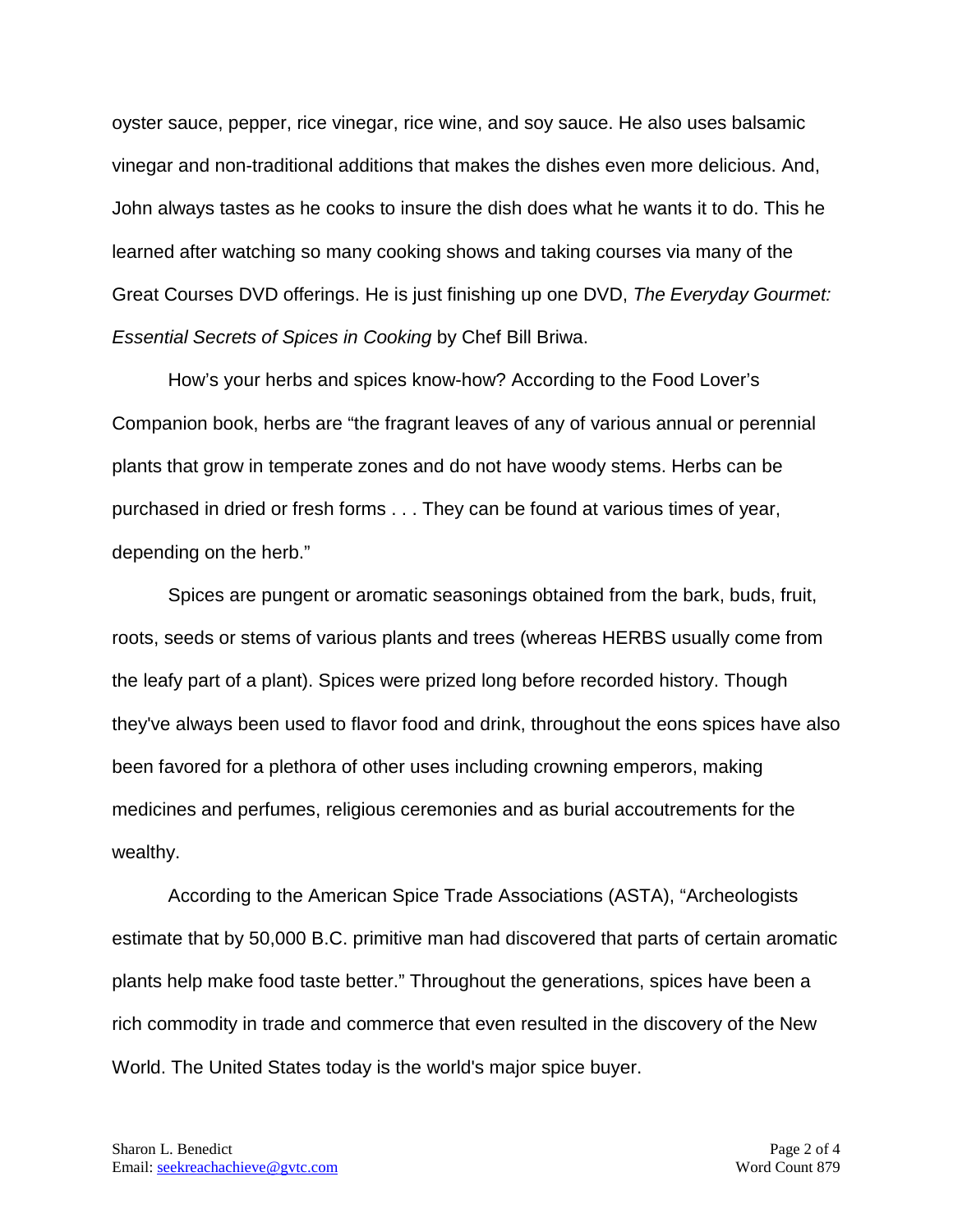Some examples of the more popular spices are ALLSPICE, CARDAMOM, CINNAMON, CLOVES, GINGER, MACE, NUTMEG, PAPRIKA, PEPPER, SAFFRON and TURMERIC. Spices are also sold in blends, such as CURRY POWDER. Spices are available whole and ground. Ground spices quickly lose their flavor, so keeping them stored in small quantities works best. Whole spices can be ground when needed. "Store spices in airtight containers in a cool, dark place for no more than six months. Spices are used to enhance a wide variety of food, both sweet and savory. They should be used sparingly so they don't overpower the foods being seasoned."

Although there is every brand and dry mix out there, fresh herbs and spices can make all the difference in bringing out the flavors of any meal. You will need to learn how to cook and garnish with them to bring out the greatest aroma, retain their flavor and preserve their high nutrition.

For most of us who are on the run at work and home, we do have a pantry cabinet full of the latest and best dry herbs and spices. Just remember to date them. Pantry herbs last about 1-3 years, whole spices 2-4 years, dried/ground spices 2-3 years, extracts 4 years (except vanilla lasts indefinitely), and rubs and blends from 1-3 years, depending on shelf life of components.

You can learn more about herbs and spices at Allspice online, [\(http://allspiceonline.com/blog/old-spice/\)](http://allspiceonline.com/blog/old-spice/), and Better Homes & Gardens, [http://www.bhg.com/gardening/plant-dictionary/herb/.](http://www.bhg.com/gardening/plant-dictionary/herb/) In addition, if you are like my husband, John, who loves to delve into the more scholarly history and use of herbs and spices, these references may be just what you were looking for.

• Culinary Herbs and Spices of the World by Ben-Erik van Wyk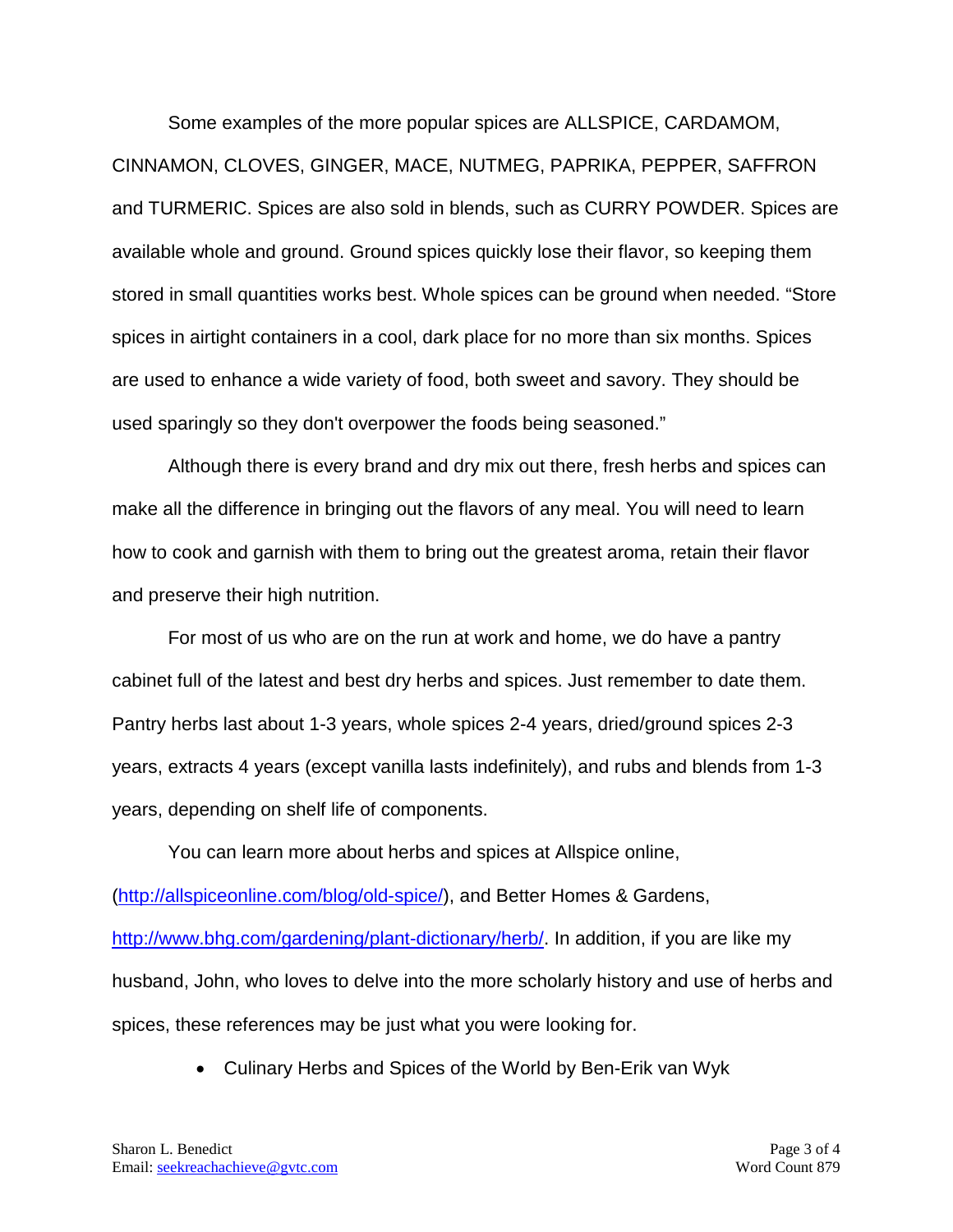- Where Our Food Comes From: Retracing Nikolay Vavilov's Quest to End Famine by Gary Paul Nabhan
- Cumin, Camels, and Caravans: A Spice Odyssey by Gary Paul Nabhan

Next article, we will spend some time learning how we can grow inside and outside your own herbs and spices, the easy way in this fast-paced world of ours.

--

*Sharon L. Benedict, is a speaker, author, and weaver, and loving it! She is available for speaking engagements, free*lance writing, and will even weave you a one-of-kind creation, just for you. Sharon also welcomes your questions and *comments and can be contacted a[t seekreachachieve@gvtc.com.](mailto:seekreachachieve@gvtc.com) Visit her website at [www.celebratingyourjourney.com.](http://www.celebratingyourjourney.com/)*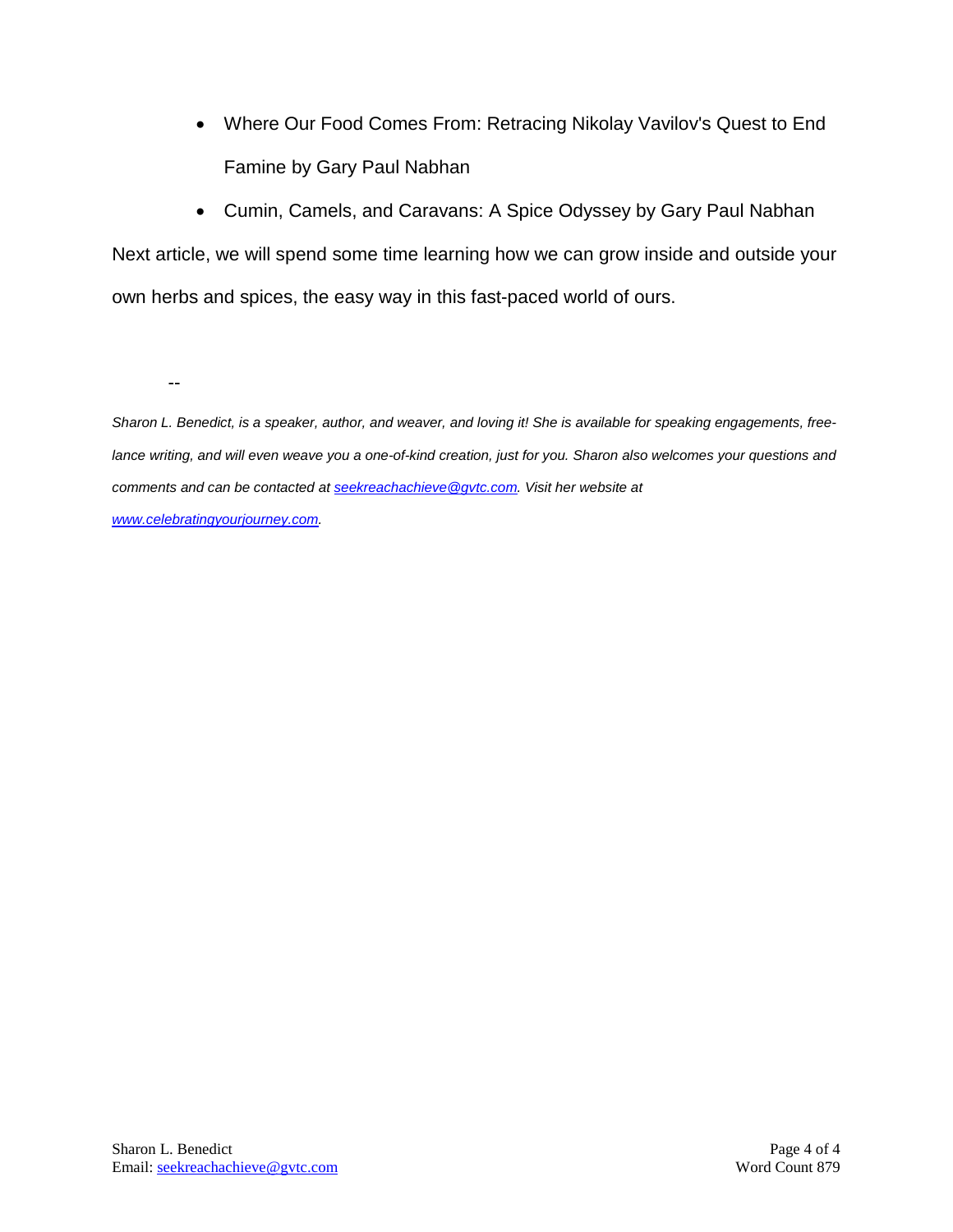*From the Heart...*



*Meals . . . Growing Herbs & Spices* (published in Boerne Star, Friday, August 14, 2015)

Want to start an herb/spice garden? For some personalities, they start big. Yet, for most of us, starting small may be the smarter and easier way to go, at first. In this fast-paced world of ours growing herbs can be a simple way to add edible plants to your

existing garden of flowers or vegetables.

According to Better Homes and Gardens, "Most herbs are very versatile, and grow well in the ground or in containers. Herbs, which generally are annuals except in very warm climates, make a great addition to a traditional flower garden, and are also a pretty, practical accent to window boxes or containers near a grill or outside a kitchen door."

You can find out more about growing less-familiar varieties of herbs at the Herbs section of the Better Homes and Gardens Plant Encyclopedia [\(http://www.bhg.com/gardening/plant-dictionary/\)](http://www.bhg.com/gardening/plant-dictionary/). This resource includes details on growing requirements for each herb. You'll also get tips on growing the most delicious herbs and using them in your favorite recipes.

What are your favorite herbs and spices? My favorite herbs are basil, mint, thyme, cilantro, oregano. For spices, cinnamon and garlic are at the top of my list. And,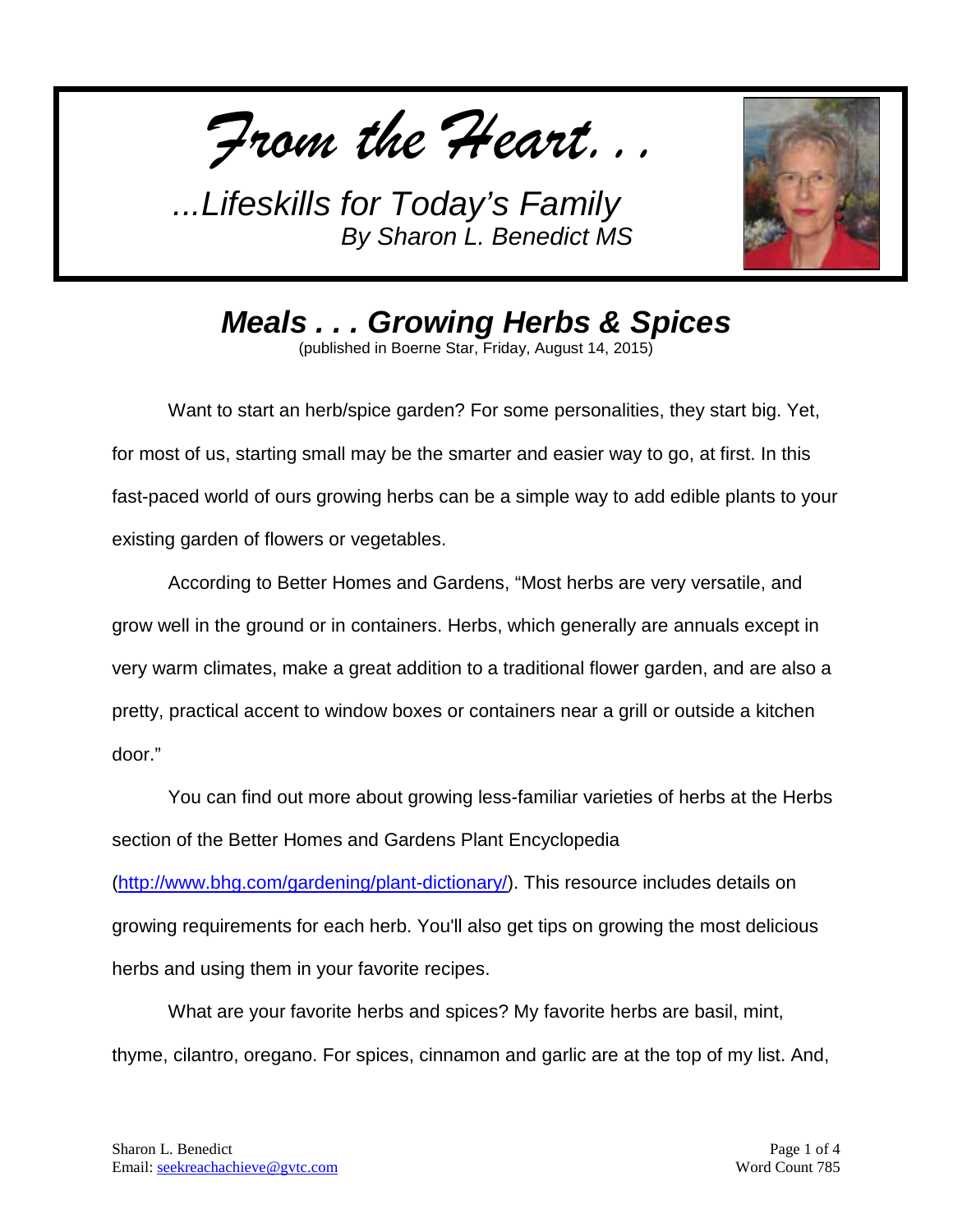yes, they can be awesome together on many chicken dishes. Maybe you would like to try these recipes at [http://www.yummly.com/recipes/cinnamon-garlic-chicken.](http://www.yummly.com/recipes/cinnamon-garlic-chicken)

Remember, spices are pungent or aromatic seasonings obtained from the bark, buds, fruit, roots, seeds or stems of various plants and trees (whereas HERBS usually come from the leafy part of a plant). Spices are also mostly dried and can vary in taste, from hot, sweet, to spicy.

So, pick out your favorite herbs to begin your herb garden. How about starting with a container garden that can be placed on your deck, patio, balcony, even fire escapes, or front steps. According to Better Homes & Garden, with the right growing conditions the best container herbs are *basil, chives, cilantro, tarragon, lavender, lemon balm, lemon verbena, marjoram, mint, oregano, rosemary, sage, and thyme*. You can learn more about growing each of these herbs at

[http://www.bhg.com/gardening/vegetable/herbs/best-herbs-for-container-gardens/.](http://www.bhg.com/gardening/vegetable/herbs/best-herbs-for-container-gardens/)

Some of the tips for growing herbs in containers include:

- Herbs need full sun for best performance, at least eight hours of direct sun. For growing indoors, place in the sunniest location.
- Avoid the fertilizer. Grow in lean soil for strongest fragrance and flavor
- Most herbs prefer dry conditions, but some need more moisture to thrive.
- Use a soil-less potting mix to provide excellent drainage and space for roots to grow.
- With large enough containers, perennial herbs can survive year-round (with at least 5 gallons of soil), good drainage, and grows well in your zone.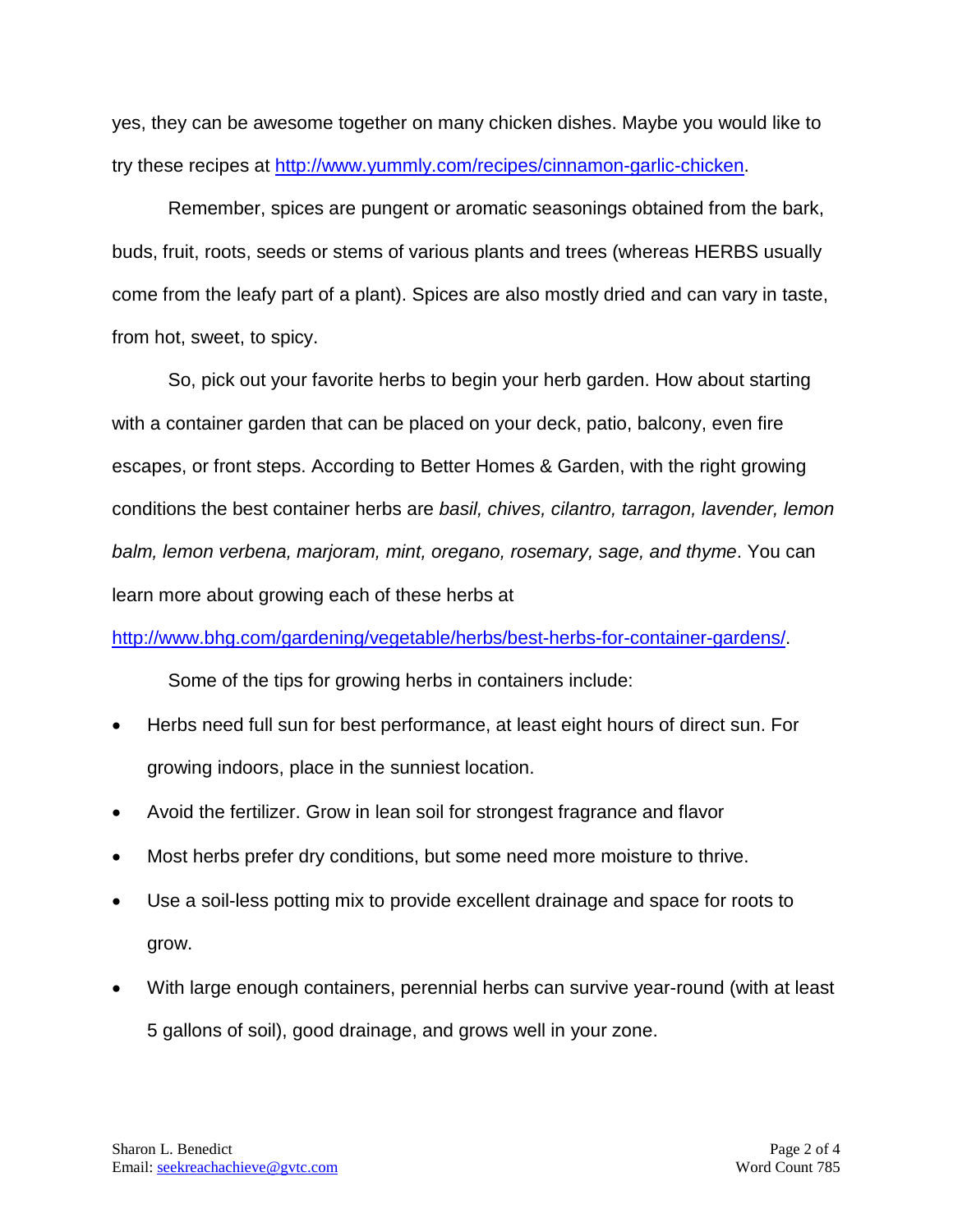- Use plastic pots; ceramic or clay containers can crack from freeze-thaw cycles. Your potted perennial herbs can be transplanted in prepared ground with enough time to establish new root system for surviving colder climates
- Learn how to stock and store herbs and spices at [http://www.bhg.com/recipes/how](http://www.bhg.com/recipes/how-to/cooking-basics/how-to-store-herbs-and-spices/)[to/cooking-basics/how-to-store-herbs-and-spices/.](http://www.bhg.com/recipes/how-to/cooking-basics/how-to-store-herbs-and-spices/)

When you have indoor herb gardens, you have easy access during cooking for freshly cut fragrances and flavors. There are all kinds of tips for growing indoors at [http://www.bhg.com/gardening/vegetable/herbs/.](http://www.bhg.com/gardening/vegetable/herbs/) Be creative about the types of containers you can use indoors, from strawberry jars, decorative bowls, large cups, canisters, baskets. Better Homes & Gardens even shows using an old pop-up toaster!

Whether starting from seed or seedlings, routine care is essential, such as dividing, pruning, and harvesting. Then it's time for cooking those wonderful herbs you so lovingly nurtured, or even simply tossing some in your salads and desserts. Here's one resource I found while writing this article, Gourmet Gardens, from Queensland [\(http://www.gourmetgarden.com/en-us/matching-guide\)](http://www.gourmetgarden.com/en-us/matching-guide), that offers a "pairing chart" for preparing a variety of cuisines, such as Chinese, Indian, Thai, French, Italian, and more.

Have loads of fun with experimenting with herbs and spices. According to the American Spice Trade Association & Alice Henneman, MS, RD, Extension Educator, Nebraska University Cooperative Extension, Lancaster County, an added health bonus can easily be adopted at the same time while reducing fat, sugar, and salt. You reduce fat by adding enhanced herb flavors instead of relying on batters, breading, and high fat sauces to bring flavor to your dish.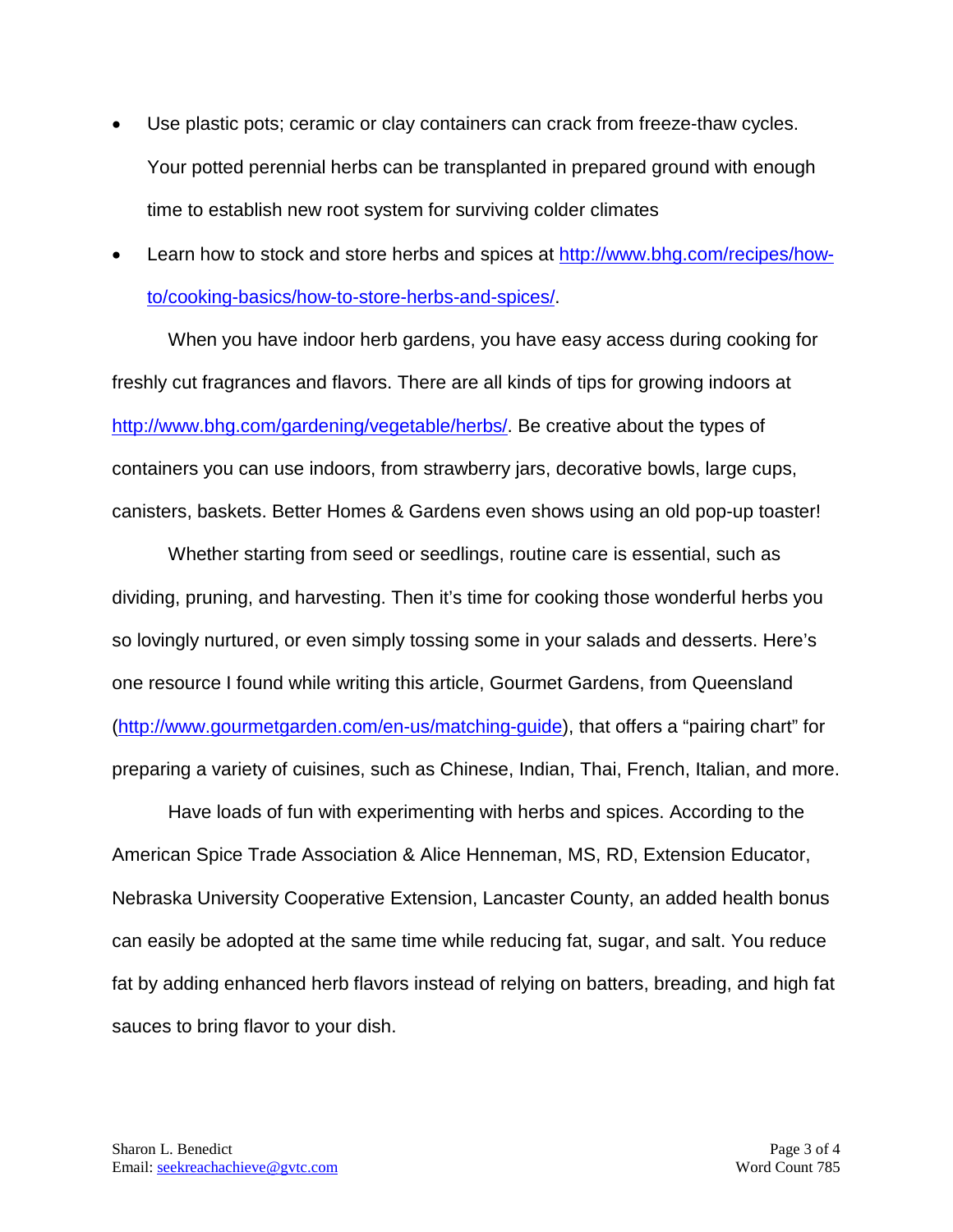You can reduce or even eliminate sugar in recipes by using sweet-tasting spices like allspice, cloves, anise, ginger, cardamom, mace, cinnamon, nutmeg. Salt intake can be reduce using savory flavors with has a "bite," such as black pepper, garlic powder, curry powder, cumin, dill seeds, basil, ginger, coriander and onion. Try omitting salt when cooking pasta by adding flavor with basil, oregano, parsley, pepper, an Italian seasoning blend, or powdered garlic and onion rather than the salt form.

--

*Sharon L. Benedict, is a speaker, author, and weaver, and loving it! She is available for speaking engagements, freelance writing, and will even weave you a one-of-kind creation, just for you. Sharon also welcomes your questions and comments and can be contacted a[t seekreachachieve@gvtc.com.](mailto:seekreachachieve@gvtc.com) Visit her website at [www.celebratingyourjourney.com.](http://www.celebratingyourjourney.com/)*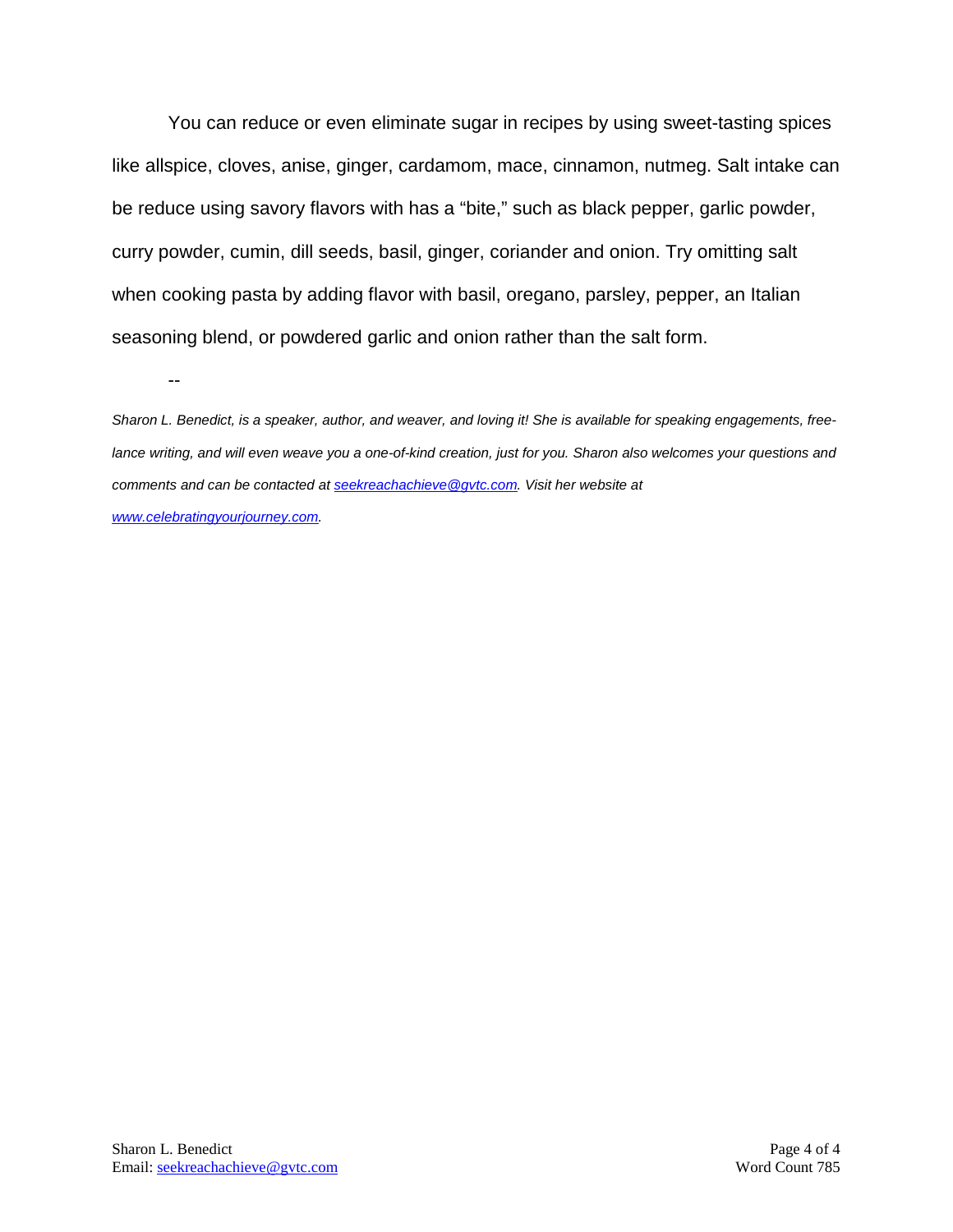*From the Heart...*



*Setting & Sharing Mealtime Routines*

(published in Boerne Star, Friday, August 21, 2015)

With school beginning just around the corner, I can imagine for many families they are madly buying school supplies, working on a before and after school schedule with extracurricular activities. How about making mealtime together an important part of that schedule?

What is meal time like for you? Does your family eat together at your dinner table at least once per day? Once per week? Do you have favorite dishes and menus you often repeat? Or is your meal time basically spontaneous with leftovers or TV dinner popped out of the freezer? Are you the only one in the kitchen slaving away – with your kids on their iPods, and your spouse at the computer?

When schools starts, does having meals together get lost along the way? If so, now is the time before you and your family's schedule gets too hectic to make mealtime something your family looks forward to in the morning and at evening meal together. Here are some tips we've learned over the years that you can to talk with your family about creating meals and mealtime that say family is most important.

- Commit to eating at least 3 meals per week together at home, preferably the evening meal to encourage sharing of preparations and conversation.
- Put some music on to set a fun mood for your family's evening gathering.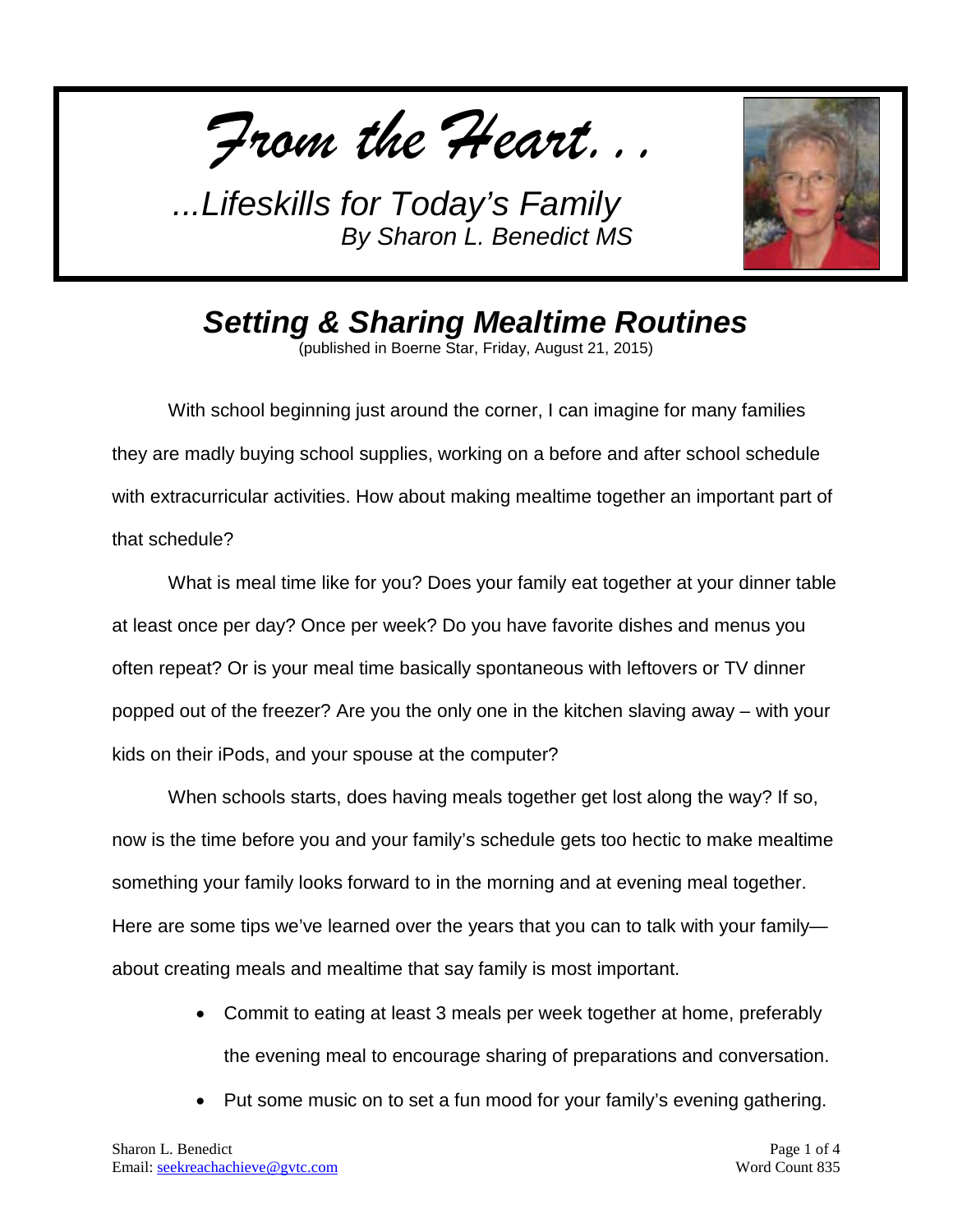- Sit down and write a basic healthy/whole foods menu plan for the week; and go grocery shopping for it all.
- Learn how to clean and preserve foods to avoid waste & spoilage.
- At meal time, ask how your children's day went? Try to keep the conversation positive and light, if at all possible. Offer a supportive comment about a more serious topic and suggest the conversation on that topic be continued later in the evening or at a more appropriate time.
- Whether you serve buffet style or at the dining table, use colorful serving items that make each meal together a little special.

How do you make mealtime special for everyone? In what ways do your mealtime routines get stalled? There are a number of lifestyle habits that hinder the enjoyment of meal time together. We often are not even aware these routines we develop make mealtime less inviting at home and when dining out. Think about some possible habits you or your spouse may have that you wish they didn't have, particularly at meal time.

For many of us we grab a bite and continue on the day's marathon. Meals may also be tied to high stress business meetings. Even at home our minds are going through that list of to do's. How we approach mealtime is definitely a mindset challenge. Any number of lifestyle habits hinders the enjoyment of meals and mealtime together. And if mealtime isn't scheduled as an important part of your day, most of the enjoyment can be easily lost.

Think back to your own mealtime experiences. Were they happy ones or filled with tension? What habits do you have you miss an enjoyable mealtime together with those you love and care for? What one action can you take to free you of that hindrance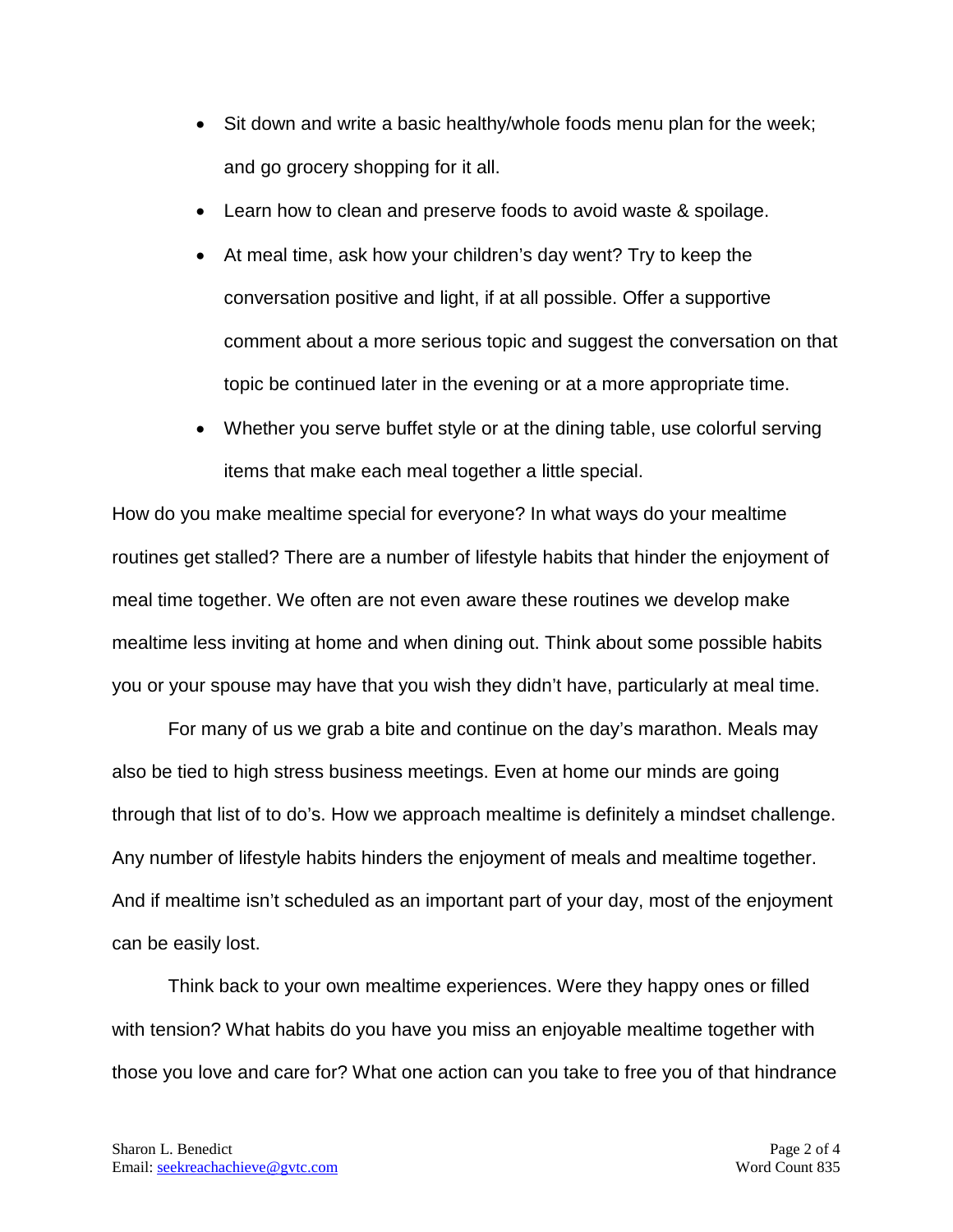and offer greater enjoyment in sharing mealtime together. Talk about those actions with a family member or close friend, giving them permission to hold you accountable for taking that action.

Be kind to one another when you communicate your thoughts. Certain habits may be somewhat touchy. I decided to pull from one of my articles five years ago a few examples common in this fast-paced world we live in. Are any of these familiar to you or someone you know?

- $\triangleright$  Because of years of business meeting meals, you bring the stress home and act the same business-like way with your family at mealtime.
- $\triangleright$  You repeatedly drink some form of alcohol (including wine) before, with, and after meals—causing you to either zone out or become obnoxious with those around you.
- $\triangleright$  You do not share in the preparation and serving of meals.
- $\triangleright$  You routinely complain about what is being served.
- $\triangleright$  You are always late for mealtime.
- $\triangleright$  You down your food in gulps between deep breaths and are done eating within the first five minutes at the table.

In the next article, more typical hindrances will be offered. During this coming week, be sure to send me example(s) of habits you or a family member may want to change. I will try to offer tips on how to improve your mealtime experience together. Feel free to sign with a nickname when you email me, such as "Forlorn & Alone in the Kitchen," or "the Galloping Gulper," or "Late for Lunch."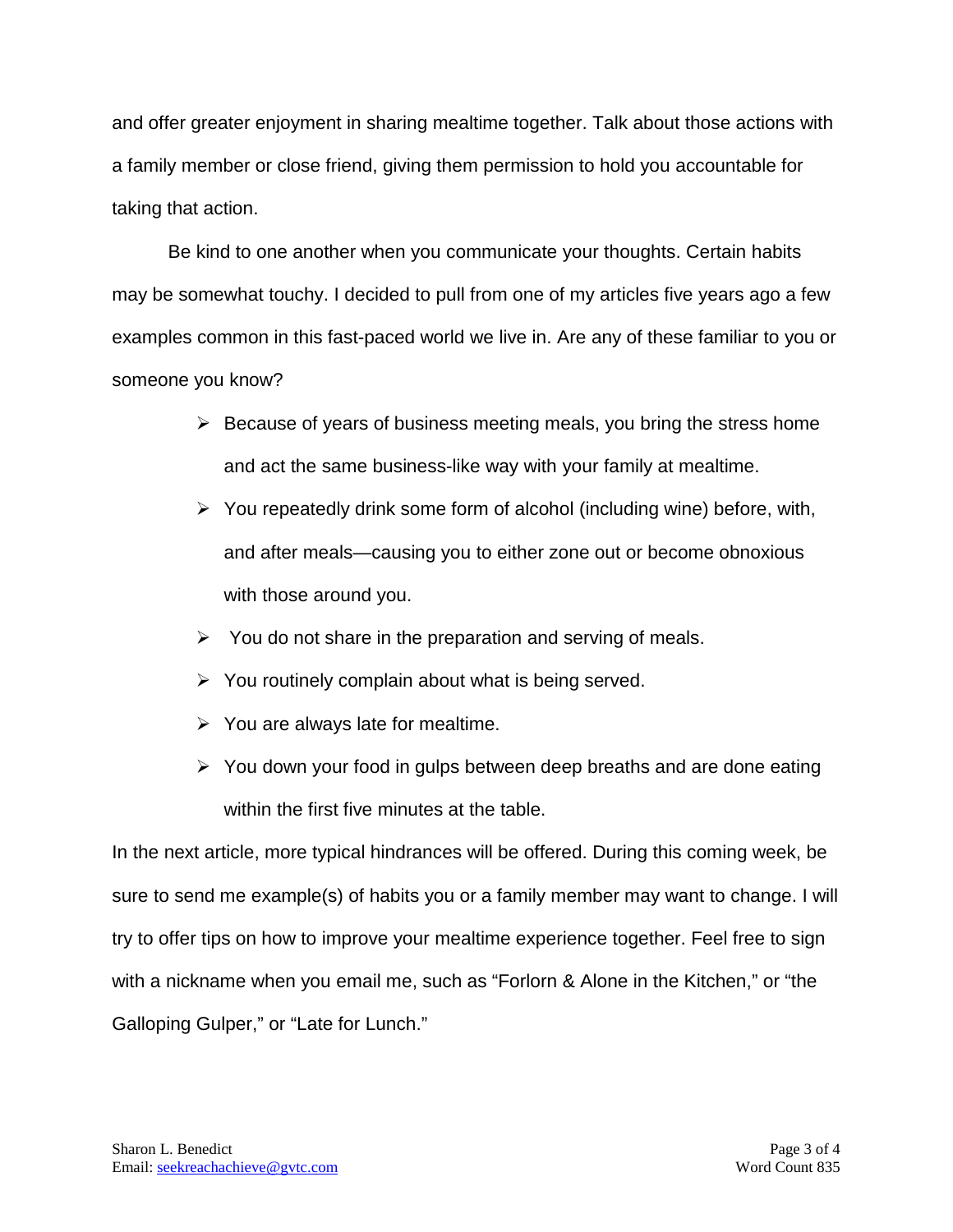Isn't it time to treat your family to a welcoming mealtime routine? May your mealtimes you share and celebrate together say "I love you and cherish you."

--

*Sharon L. Benedict, is a speaker, author, and weaver, and loving it! She is available for speaking engagements, freelance writing, and will even weave you a one-of-kind creation, just for you. Sharon also welcomes your questions and comments and can be contacted a[t seekreachachieve@gvtc.com.](mailto:seekreachachieve@gvtc.com) Visit her website at [www.celebratingyourjourney.com.](http://www.celebratingyourjourney.com/)*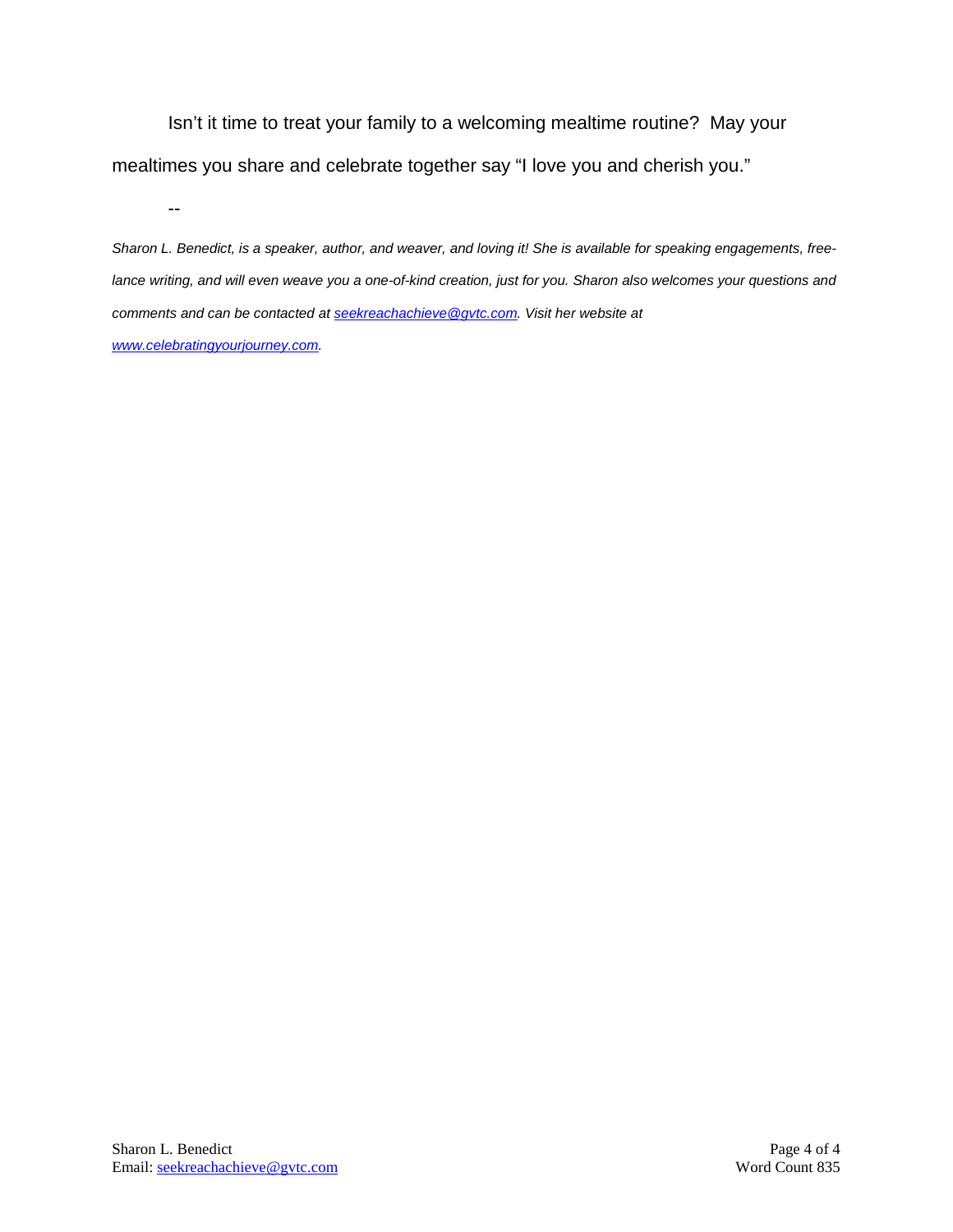*From the Heart...*



*Setting & Sharing Mealtime Routines, part 2*

(published in Boerne Star, Friday, August 28, 2015)

Now that you and your family have survived the first week of the school marathon, how did your mealtime routines fair? Were you able to establish or even hold on to those important mealtimes that help your family stay connected and nice to each other? Or did you find yourself grabbing and gulping through the week?

In the previous article, a few typical hindrances were offered that get in the way of those enjoyable, "coming together" moments in the day. Have you nicknamed yourself something like "Forlorn & Alone in the Kitchen," or "the Galloping Gulper," or the always "Late for Lunch?" Here are those hindrances found in many American homes today when it comes to mealtime routines (including those previously listed):

- $\triangleright$  Because of years of business meeting meals, you bring the stress home and act the same business-like way with your family at mealtime.
- $\triangleright$  You repeatedly drink some form of alcohol (including wine) before, with, and after meals—causing you to either zone out or become obnoxious with those around you.
- $\triangleright$  You do not share in the preparation and serving of meals.
- $\triangleright$  You routinely complain about what is being served.
- $\triangleright$  You are always late for mealtime.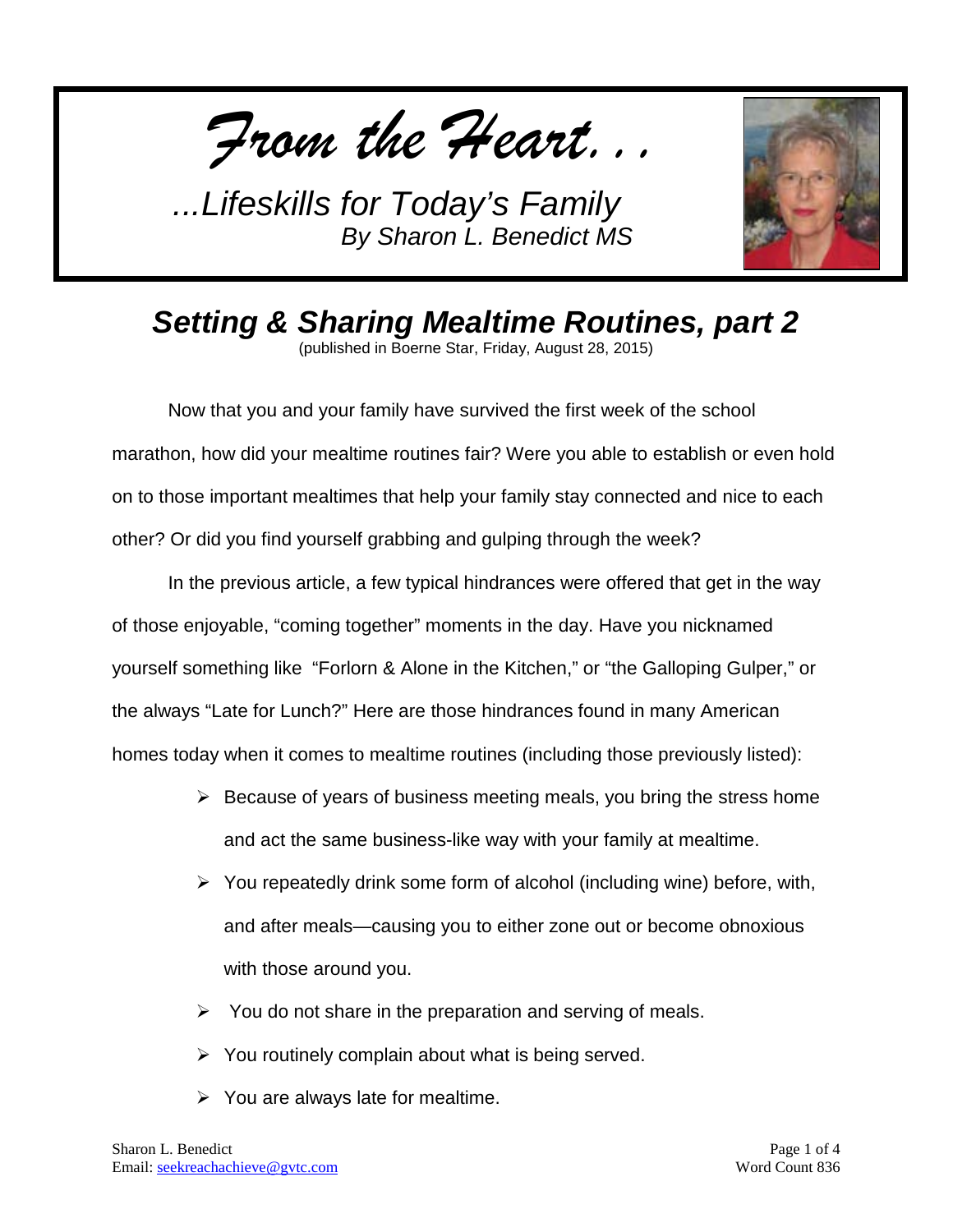- $\triangleright$  You down your food in gulps between deep breaths and are done eating within the first five minutes at the table.
- $\triangleright$  You seldom if ever come home and offer to make the meal.
- $\triangleright$  You hide in your office at the computer answering emails before you even say hello to your family.
- $\triangleright$  You give no thought to the physical dining environment around you at home, making it unwelcoming for family, friends, and neighbors.
- $\triangleright$  You try to dissect or solve your life problems at the dining table.
- $\triangleright$  You argue and dwell on controversial topics at mealtime instead of waiting for a more appropriate occasion.
- $\triangleright$  You attack or accuse your children at mealtime about school or some unacceptable personal behavior.
- $\triangleright$  You don't ask questions that encourage friendly, lively conversation.
- $\triangleright$  You routinely leave the dining table the minute you finish eating, while others are still dining.
- $\triangleright$  You don't offer to help clean the kitchen after a meal.
- $\triangleright$  You would rather eat your meals on a TV tray while watching TV.
- $\triangleright$  You never call to tell your family you will be eating out or late for dinner. You just show up later, then tell them after dinner was waiting for you.

I know this list goes on and on—more than likely with a number of creative habits garnered over the years and hard to break. I confess . . . I did a few of them over the years, such as gulping down my food between deep breaths and done eating within the first five minutes at the table. Another one was not asking questions that encourage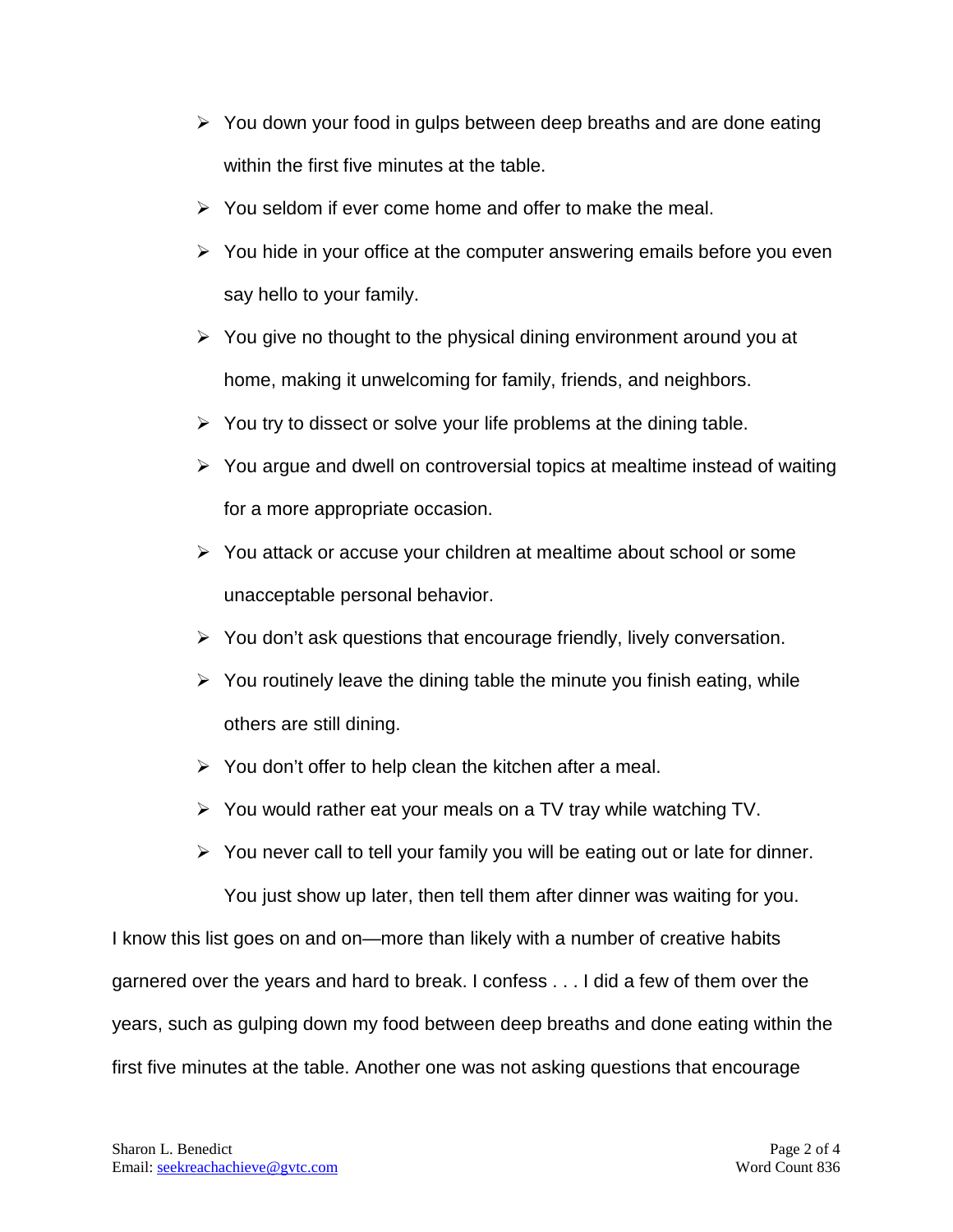friendly, lively conversation and routinely leaving the table the minute I was finished, while others were still dining. I had this belief that I had to remove the dirty dishes from the table and start cleaning the kitchen. Sitting there was my family, still eating. My husband finally said, "please sit down and let me finish my meal in peace without the dish rattling! I want your company."

I found that many of my mealtime hindrances were learned long ago as a child watching my mom scurry around wanting to get the dishes done and over with, while we were rushed into gulping down our food. Fortunately, today I have won over most of these undesirable habits and am still working on stopping myself from jumping up from the table to clear and rinse the dishes. My sweet husband continues to remind me that he wants my company and doesn't want to end up with indigestion stressed over all the dish clanging and busyness at mealtime . . . a meal that he so lovingly created. He makes most all the meals now in his retirement. So I better win over this hindrance so I too can enjoy his wonderfully creative cuisine prepared and his company. He even gave me another incentive. He would start helping to clear the table when we were "all" done and satisfied with our mealtime together. And it is working!

As you read this list, who wants to live with all this negativity anyway? If any of these are personally familiar to you, how about reframing that particular habit you want to change, such as "I will come home, and begin to offer to make the meal at least once per week while enjoying each other's company."

You will gratefully begin to build cherished memories at mealtime for you and your family. Your adult children will then have sweet memories of mealtime they will create with their own families. Now, this is a legacy worth passing on.